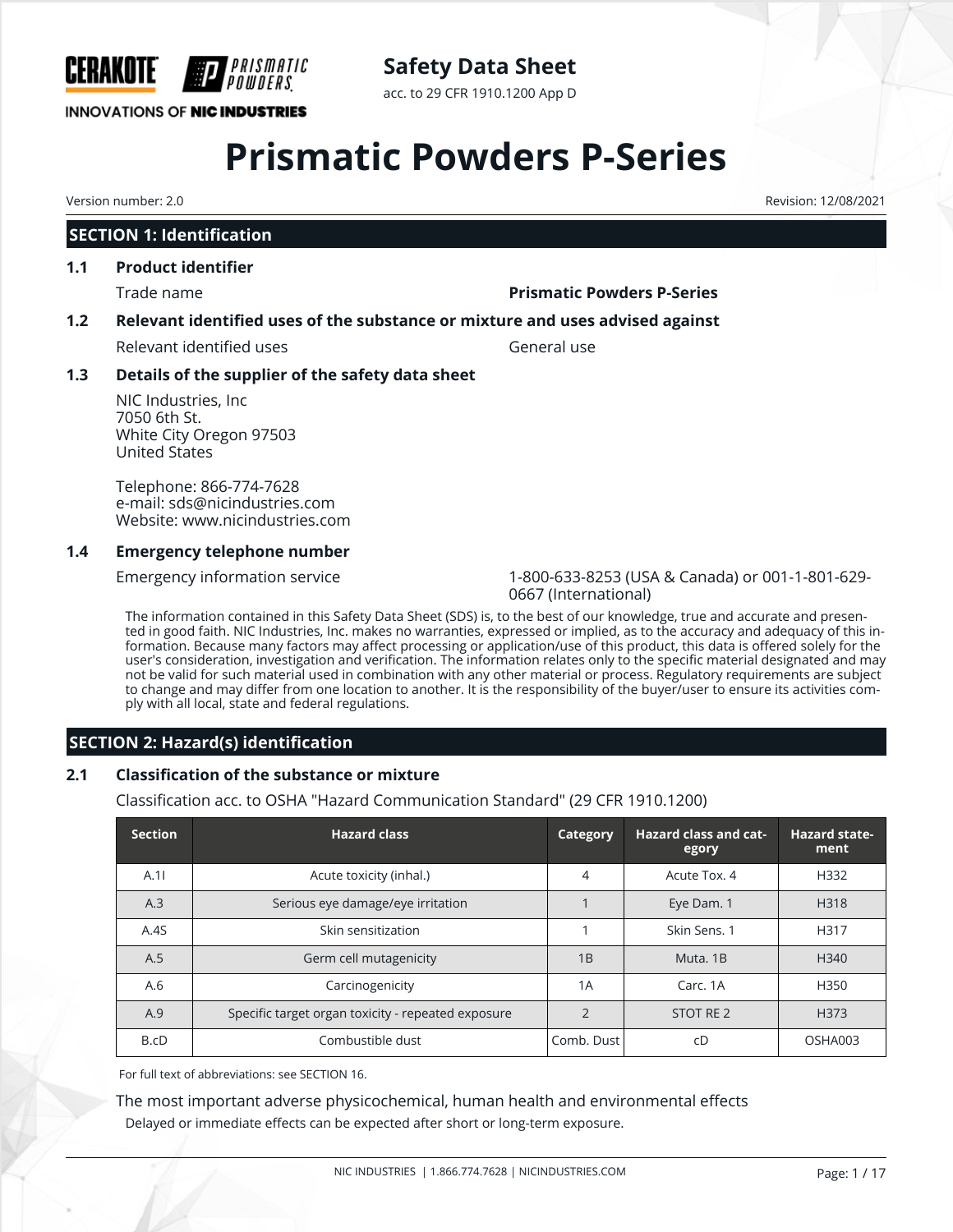

### **INNOVATIONS OF NIC INDUSTRIES**

**Safety Data Sheet**

acc. to 29 CFR 1910.1200 App D

# **Prismatic Powders P-Series**

Version number: 2.0 Revision: 12/08/2021

## **2.2 Label elements**

Labelling acc. to OSHA "Hazard Communication Standard" (29 CFR 1910.1200)

- Signal word **DANGER**
- Pictograms

GHS05, GHS07, GHS08



| - Hazard statements |                                                                    |
|---------------------|--------------------------------------------------------------------|
| H317                | May cause an allergic skin reaction.                               |
| H318                | Causes serious eye damage.                                         |
| H332                | Harmful if inhaled.                                                |
| H340                | May cause genetic defects.                                         |
| H350                | May cause cancer.                                                  |
| H373                | May cause damage to organs through prolonged or repeated exposure. |
| OSHA003             | May form combustible dust concentrations in air.                   |
|                     |                                                                    |

- Precautionary statements

| Precautionary statements |                                                                                                                                     |
|--------------------------|-------------------------------------------------------------------------------------------------------------------------------------|
| P201                     | Obtain special instructions before use.                                                                                             |
| P <sub>260</sub>         | Do not breathe dust/fume/gas/mist/vapors/spray.                                                                                     |
| P271                     | Use only outdoors or in a well-ventilated area.                                                                                     |
| P272                     | Contaminated work clothing must not be allowed out of the workplace.                                                                |
| P <sub>280</sub>         | Wear eye protection/face protection.                                                                                                |
| P302+P352                | If on skin: Wash with plenty of water.                                                                                              |
| P304+P340                | If inhaled: Remove person to fresh air and keep comfortable for breathing.                                                          |
| P305+P351+P338           | If in eyes: Rinse cautiously with water for several minutes. Remove contact lenses, if present and<br>easy to do. Continue rinsing. |
| P310                     | Immediately call a poison center/doctor.                                                                                            |
| P321                     | Specific treatment (see on this label).                                                                                             |
| P363                     | Wash contaminated clothing before reuse.                                                                                            |
| P405                     | Store locked up.                                                                                                                    |
| P501                     | Dispose of contents/container to industrial combustion plant.                                                                       |
|                          |                                                                                                                                     |

- Hazardous ingredients for labelling 1,3,5-tris(oxiranylmethyl)-1,3,5-triazine-2,4,6(1H,3H,5H)-trione, Carbon black, Quartz (SiO2), Aluminum

## **2.3 Other hazards**

Hazards not otherwise classified

Contains epoxy constituents. May produce an allergic reaction. May be harmful if swallowed (GHS category 5: acutely toxic - oral).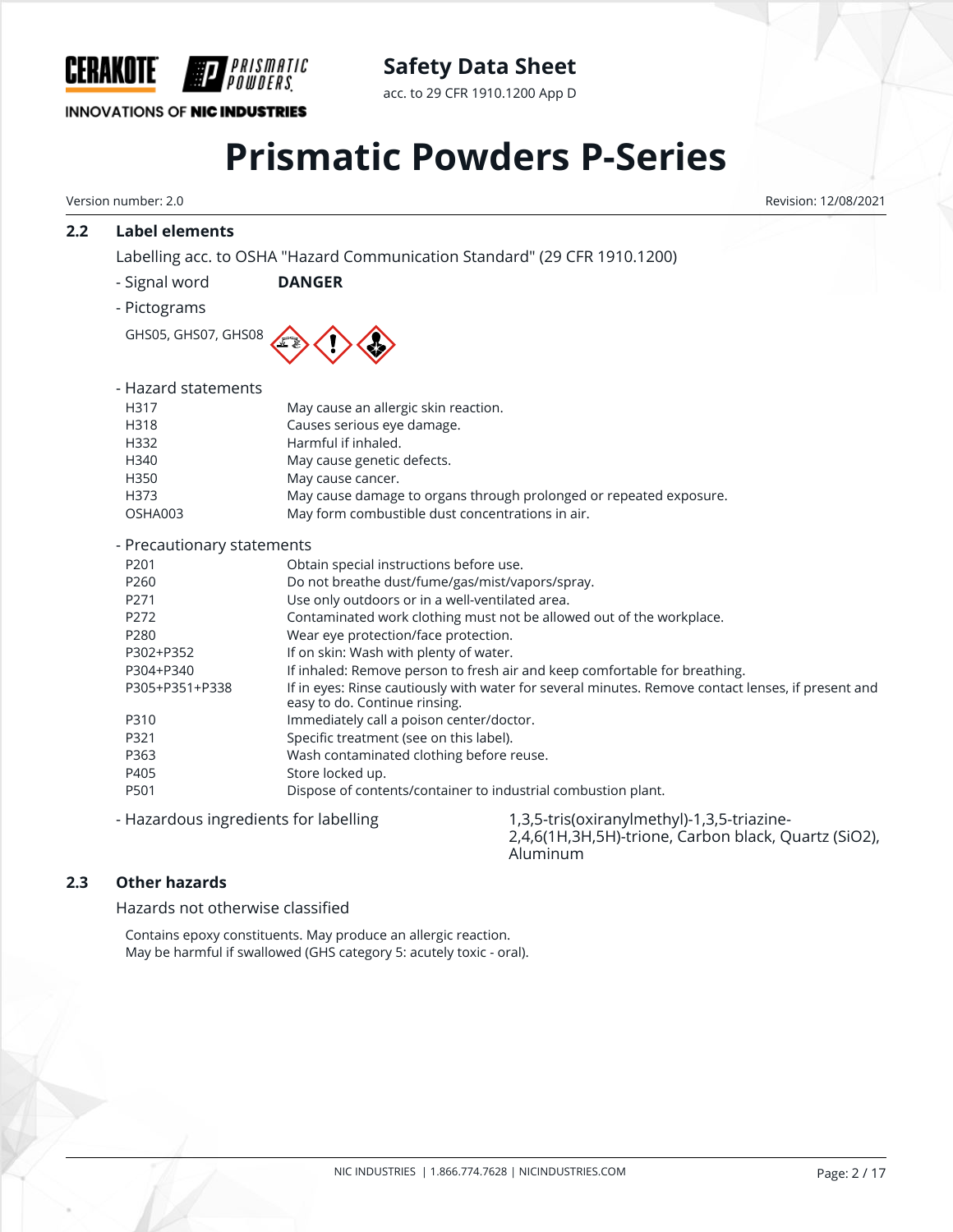

**INNOVATIONS OF NIC INDUSTRIES** 

## **Safety Data Sheet**

acc. to 29 CFR 1910.1200 App D

# **Prismatic Powders P-Series**

Version number: 2.0 Revision: 12/08/2021

## **SECTION 3: Composition/information on ingredients**

#### **3.1 Substances**

Not relevant (mixture)

#### **3.2 Mixtures**

Description of the mixture

| Name of substance                                                    | <b>Identifier</b>    | $Wt\%$    |
|----------------------------------------------------------------------|----------------------|-----------|
| Titanium dioxide                                                     | CAS No<br>13463-67-7 | $25 - 50$ |
| 1,3,5-tris(oxiranylmethyl)-1,3,5-triazine-<br>2,4,6(1H,3H,5H)-trione | CAS No<br>2451-62-9  | $10 - 25$ |
| Aluminum                                                             | CAS No<br>7429-90-5  | $10 - 25$ |
| Carbon black                                                         | CAS No<br>1333-86-4  | $5 - 10$  |
| 2,4,7,9-tetramethyldec-5-yne-4,7-diol                                | CAS No<br>126-86-3   | $1 - 5$   |
| Quartz (SiO2)                                                        | CAS No<br>14808-60-7 | < 1       |

\* Although TGIC is listed as a constituent for Prismatic Powders P-Series, TGIC is not present in every color in the series. To find out if a color contains TGIC please contact NIC Industries for verification.

\*\* Trade Secret: In accordance with OSHA Hazard Communication Standard 29 CFR 1910.1200(i) and in accordance with the United Nations Globally Harmonized System of Classification and Labeling of Chemicals (GHS), the specific identity and/or exact percentage (concentration) of the composition has been withheld as a "Trade Secret."

## **SECTION 4: First-aid measures**

#### **4.1 Description of first-aid measures**

#### General notes

Do not leave affected person unattended. Remove victim out of the danger area. Keep affected person warm, still and covered. Take off immediately all contaminated clothing. In all cases of doubt, or when symptoms persist, seek medical advice. In case of unconsciousness place person in the recovery position. Never give anything by mouth.

#### Following inhalation

If breathing is irregular or stopped, immediately seek medical assistance and start first aid actions. Provide fresh air.

#### Following skin contact

Rinse skin with water/shower.

#### Following eye contact

Remove contact lenses, if present and easy to do. Continue rinsing. Irrigate copiously with clean, fresh water for at least 10 minutes, holding the eyelids apart.

#### Following ingestion

Rinse mouth with water (only if the person is conscious). Do NOT induce vomiting.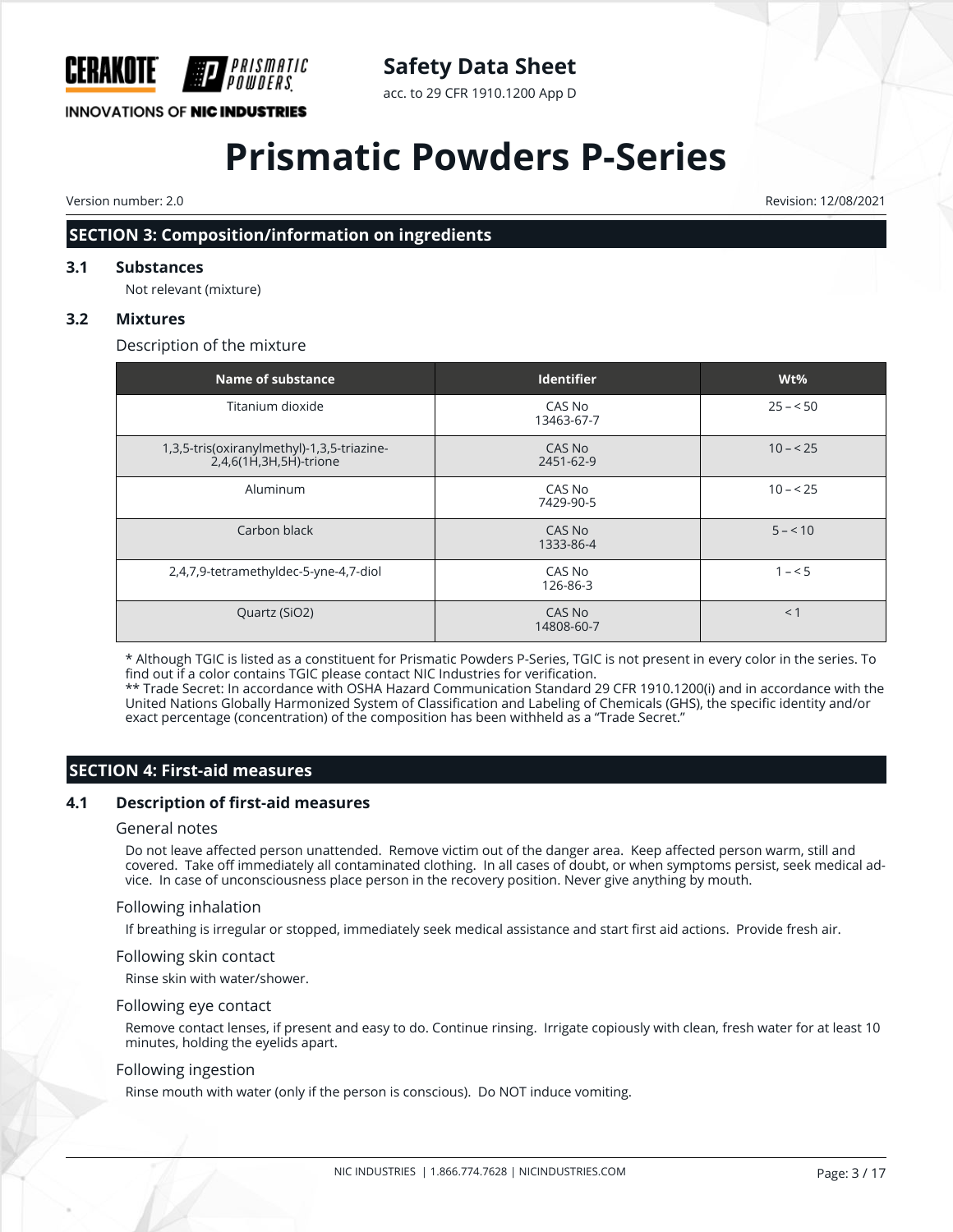

**INNOVATIONS OF NIC INDUSTRIES** 

acc. to 29 CFR 1910.1200 App D

## **Prismatic Powders P-Series**

Version number: 2.0 Revision: 12/08/2021

- **4.2 Most important symptoms and effects, both acute and delayed** Symptoms and effects are not known to date.
- **4.3 Indication of any immediate medical attention and special treatment needed** None.

### **SECTION 5: Fire-fighting measures**

#### **5.1 Extinguishing media**

Suitable extinguishing media Water, Foam, ABC-powder

#### **5.2 Special hazards arising from the substance or mixture**

Deposited combustible dust has considerable explosion potential.

Hazardous combustion products

Nitrogen oxides (NOx), Carbon monoxide (CO), Carbon dioxide (CO2)

#### **5.3 Advice for firefighters**

In case of fire and/or explosion do not breathe fumes. Coordinate firefighting measures to the fire surroundings. Do not allow firefighting water to enter drains or water courses. Collect contaminated firefighting water separately. Fight fire with normal precautions from a reasonable distance.

#### **SECTION 6: Accidental release measures**

#### **6.1 Personal precautions, protective equipment and emergency procedures**

For non-emergency personnel Remove persons to safety.

For emergency responders Wear breathing apparatus if exposed to vapors/dust/aerosols/gases.

#### **6.2 Environmental precautions**

Keep away from drains, surface and ground water. Retain contaminated washing water and dispose of it.

#### **6.3 Methods and material for containment and cleaning up**

Advice on how to contain a spill

Covering of drains. Take up mechanically.

Advice on how to clean up a spill

Take up mechanically.

Other information relating to spills and releases

Place in appropriate containers for disposal. Ventilate affected area.

#### **6.4 Reference to other sections**

Hazardous combustion products: see section 5. Personal protective equipment: see section 8. Incompatible materials: see section 10. Disposal considerations: see section 13.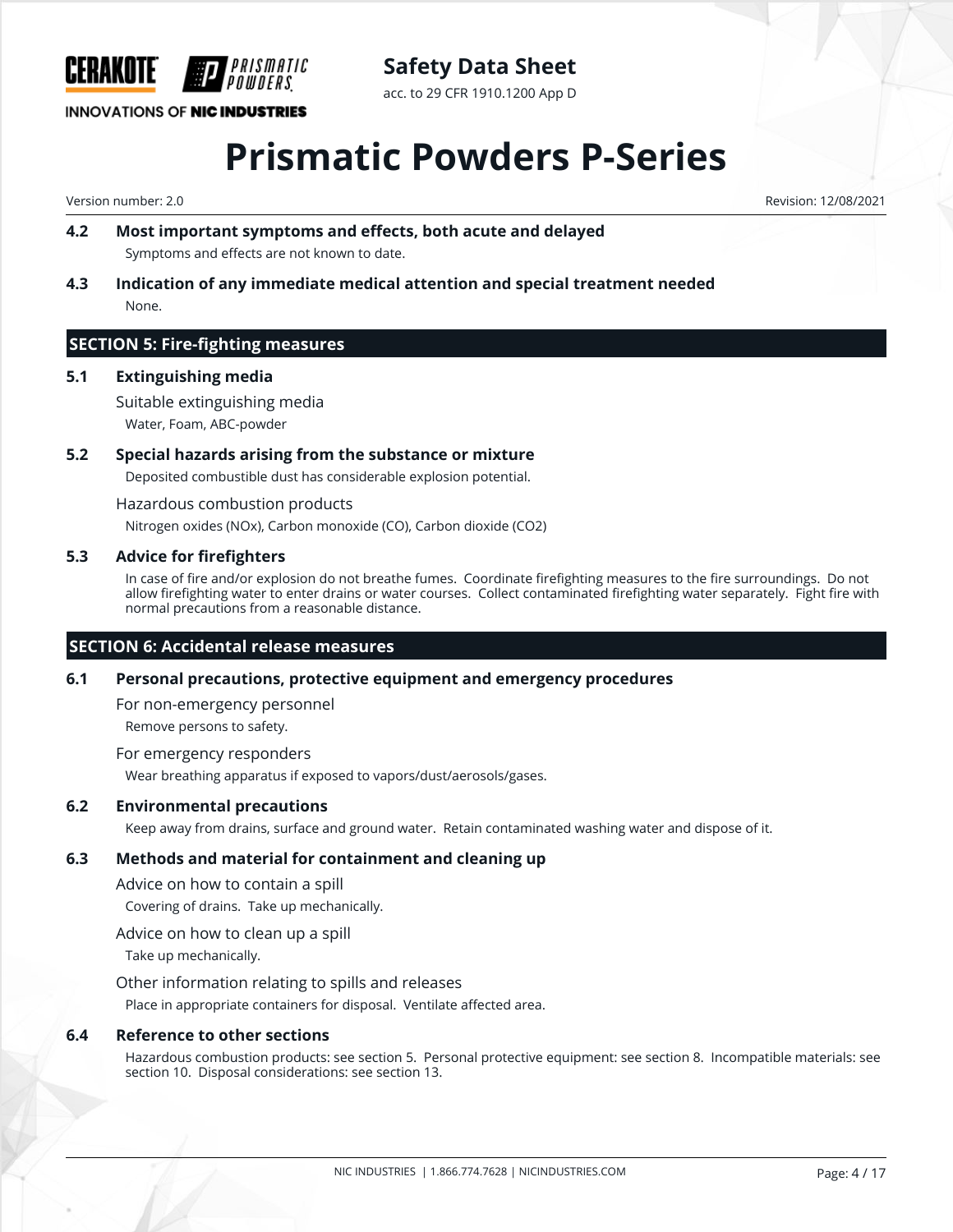

acc. to 29 CFR 1910.1200 App D

## **INNOVATIONS OF NIC INDUSTRIES**

## **Prismatic Powders P-Series**

Version number: 2.0 Revision: 12/08/2021

## **SECTION 7: Handling and storage**

## **7.1 Precautions for safe handling**

#### Recommendations

#### - Measures to prevent fire as well as aerosol and dust generation

Use local and general ventilation. Take precautionary measures against static discharge. Use only in well-ventilated areas. Ground/bond container and receiving equipment.

#### - Specific notes/details

Dust deposits may accumulate on all deposition surfaces in a technical room. The product in the delivered form is not dust explosion capable; the enrichment of fine dust however leads to the danger of dust explosion.

#### Advice on general occupational hygiene

Wash hands after use. Do not eat, drink and smoke in work areas. Remove contaminated clothing and protective equipment before entering eating areas. Never keep food or drink in the vicinity of chemicals. Never place chemicals in containers that are normally used for food or drink. Keep away from food, drink and animal feedingstuffs.

### **7.2 Conditions for safe storage, including any incompatibilities**

Managing of associated risks

- Explosive atmospheres

Removal of dust deposits.

- Ventilation requirements

Keep any substance that emits harmful vapors or gases in a place that allows these to be permanently extracted. Use local and general ventilation.

#### **7.3 Specific end use(s)**

See section 16 for a general overview.

## **SECTION 8: Exposure controls/personal protection**

#### **8.1 Control parameters**

|              | Occupational exposure limit values (Workplace Exposure Limits) |               |                        |                     |                           |                      |                            |       |                                    |                    |                                   |
|--------------|----------------------------------------------------------------|---------------|------------------------|---------------------|---------------------------|----------------------|----------------------------|-------|------------------------------------|--------------------|-----------------------------------|
| Coun-<br>try | Name of agent                                                  | <b>CAS No</b> | Identi-<br><b>fier</b> | <b>TWA</b><br>[ppm] | <b>TWA</b><br>[ $mg/m3$ ] | <b>STEL</b><br>[ppm] | <b>STEL</b><br>[ $mg/m3$ ] | [ppm] | Ceiling-C Ceiling-C<br>[ $mg/m3$ ] | Nota-<br>tion      | <b>Source</b>                     |
| US.          | Particulates not<br>otherwise classi-<br>fied                  |               | <b>REL</b>             |                     |                           |                      |                            |       |                                    | appx-D             | <b>NIOSH</b><br><b>REL</b>        |
| US.          | Particulates not<br>otherwise classi-<br>fied (PNOC)           |               | <b>PEL</b>             | 1,766               | 15                        |                      |                            |       |                                    | partml,<br>i, dust | 29 CFR<br>1910.100<br>$\Omega$    |
| US.          | Particulates not<br>otherwise classi-<br>fied (PNOC)           |               | <b>PEL</b>             | 529.5               | 5                         |                      |                            |       |                                    | partml,<br>r, dust | 29 CFR<br>1910.100<br>0           |
| <b>US</b>    | Particulates not<br>otherwise regu-<br>lated                   |               | PEL (CA)               |                     | 10                        |                      |                            |       |                                    | dust               | Cal/<br><b>OSHA</b><br><b>PEL</b> |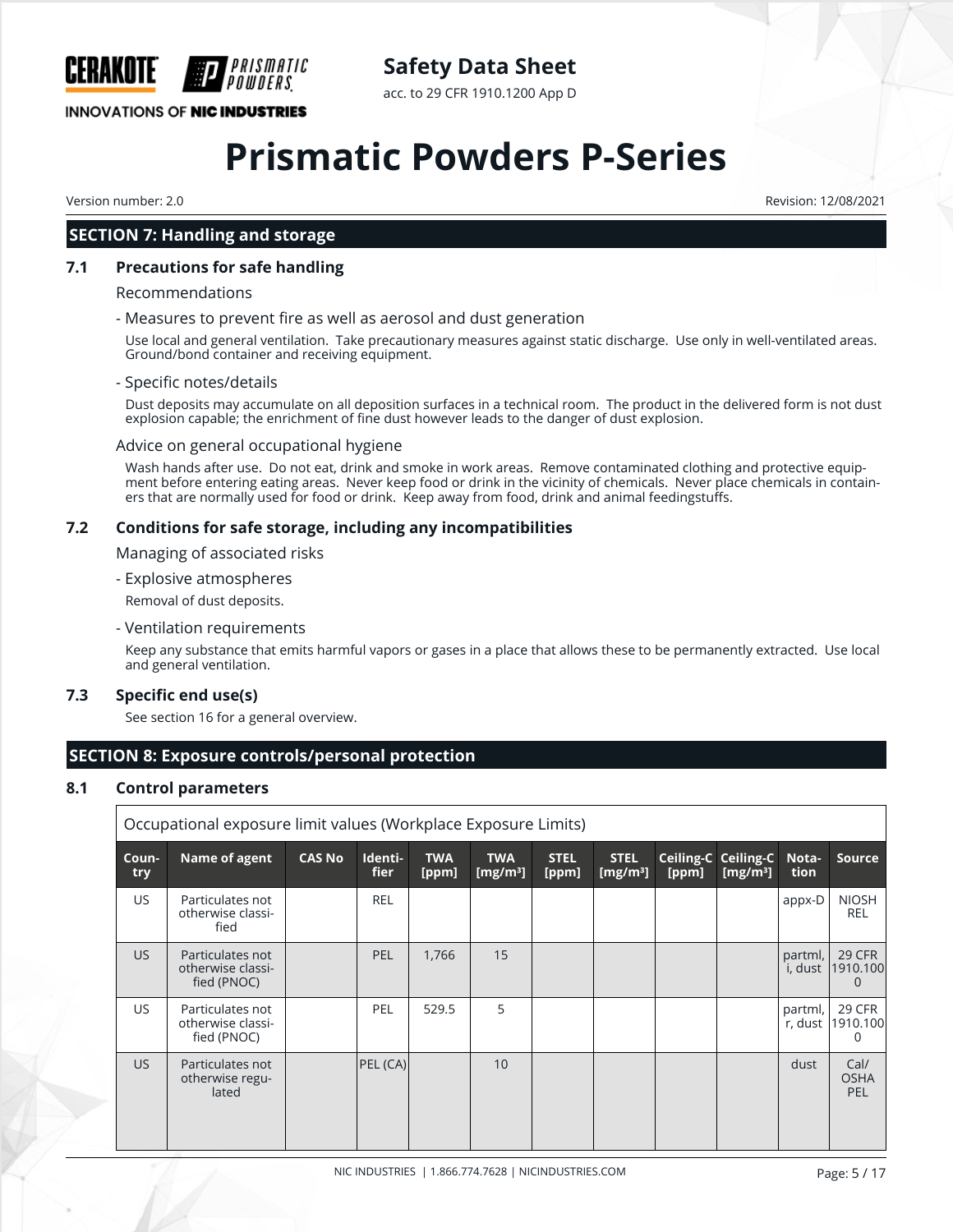

acc. to 29 CFR 1910.1200 App D

**INNOVATIONS OF NIC INDUSTRIES** 

F

*PRISMATIC<br>Powders*.

# **Prismatic Powders P-Series**

Version number: 2.0 Revision: 12/08/2021

|              | Occupational exposure limit values (Workplace Exposure Limits)                                 |                     |                        |                     |                           |                      |                            |                    |                           |                                         |                                      |
|--------------|------------------------------------------------------------------------------------------------|---------------------|------------------------|---------------------|---------------------------|----------------------|----------------------------|--------------------|---------------------------|-----------------------------------------|--------------------------------------|
| Coun-<br>try | Name of agent                                                                                  | <b>CAS No</b>       | Identi-<br><b>fier</b> | <b>TWA</b><br>[ppm] | <b>TWA</b><br>[ $mg/m3$ ] | <b>STEL</b><br>[ppm] | <b>STEL</b><br>[ $mg/m3$ ] | Ceiling-C<br>[ppm] | Ceiling-C<br>[ $mg/m^3$ ] | Nota-<br>tion                           | <b>Source</b>                        |
| <b>US</b>    | Particulates not<br>otherwise regu-<br>lated                                                   |                     | PEL (CA)               |                     | 5                         |                      |                            |                    |                           | r                                       | Cal/<br><b>OSHA</b><br>PEL           |
| US           | Carbon black                                                                                   | 1333-86-4 PEL (CA)  |                        |                     | 3.5                       |                      |                            |                    |                           |                                         | Cal/<br><b>OSHA</b><br>PEL           |
| US           | Carbon black                                                                                   | 1333-86-4           | PEL                    |                     | 3.5                       |                      |                            |                    |                           |                                         | 29 CFR<br>1910.100<br>$\mathbf 0$    |
| <b>US</b>    | Carbon black                                                                                   | 1333-86-4           | <b>REL</b>             |                     | 3.5<br>(10 h)             |                      |                            |                    |                           | appx-A,<br>appx-C                       | <b>NIOSH</b><br><b>REL</b>           |
| US           | Carbon black                                                                                   | 1333-86-4           | <b>TLV®</b>            |                     | 3                         |                      |                            |                    |                           | Ť                                       | <b>ACGIH®</b><br>2021                |
| <b>US</b>    | Carbon black in<br>presence of poly-<br>cyclic aromatic<br>hydrocarbons<br>(PAH <sub>s</sub> ) | 1333-86-4           | <b>REL</b>             |                     | 0.1<br>(10 h)             |                      |                            |                    |                           | PAH <sub>s</sub> ,<br>appx-A,<br>appx-C | <b>NIOSH</b><br><b>REL</b>           |
| US           | Titanium dioxide                                                                               | 13463-67-7          | <b>TLV®</b>            |                     | 10                        |                      |                            |                    |                           |                                         | <b>ACGIH®</b><br>2021                |
| <b>US</b>    | Titanium dioxide                                                                               | 13463-67-7          | PEL                    |                     | 15                        |                      |                            |                    |                           | i, dust                                 | 29 CFR<br>1910.100<br>$\overline{0}$ |
| US           | Titanium dioxide                                                                               | 13463-67-7          | <b>REL</b>             |                     |                           |                      |                            |                    |                           | lowest,<br>appx-A                       | <b>NIOSH</b><br>REL                  |
| <b>US</b>    | Quartz                                                                                         | 14808-60-7 PEL (CA) |                        |                     | 0.05                      |                      |                            |                    |                           | r                                       | Cal/<br><b>OSHA</b><br>PEL           |
| <b>US</b>    | Silica, crystalline -<br>quartz                                                                | 14808-60-7          | PEL                    |                     | 0.05                      |                      |                            |                    |                           | r                                       | 29 CFR<br>1910.100<br>$\Omega$       |
| <b>US</b>    | Silica, crystalline -<br>quartz                                                                | 14808-60-7          | <b>REL</b>             |                     | 0.05<br>(10 h)            |                      |                            |                    |                           | r, appx-<br>A                           | <b>NIOSH</b><br><b>REL</b>           |
| US           | 1,3,5-triglycidyl-s-<br>triazinetrione                                                         | 2451-62-9 PEL (CA)  |                        |                     | 0.005                     |                      |                            |                    |                           |                                         | Cal/<br><b>OSHA</b><br>PEL           |
| <b>US</b>    | 1,3,5-triglycidyl-s-<br>triazinetrione                                                         | 2451-62-9           | <b>TLV®</b>            |                     | 0.05                      |                      |                            |                    |                           |                                         | <b>ACGIH®</b><br>2021                |
| US           | Aluminium                                                                                      | 7429-90-5           | PEL                    |                     | 15                        |                      |                            |                    |                           | Al, i,<br>dust                          | 29 CFR<br>1910.100<br>0              |
| <b>US</b>    | Aluminium                                                                                      | 7429-90-5           | PEL                    |                     | 5                         |                      |                            |                    |                           | Al, r,<br>dust                          | 29 CFR<br>1910.100<br>$\mathbf 0$    |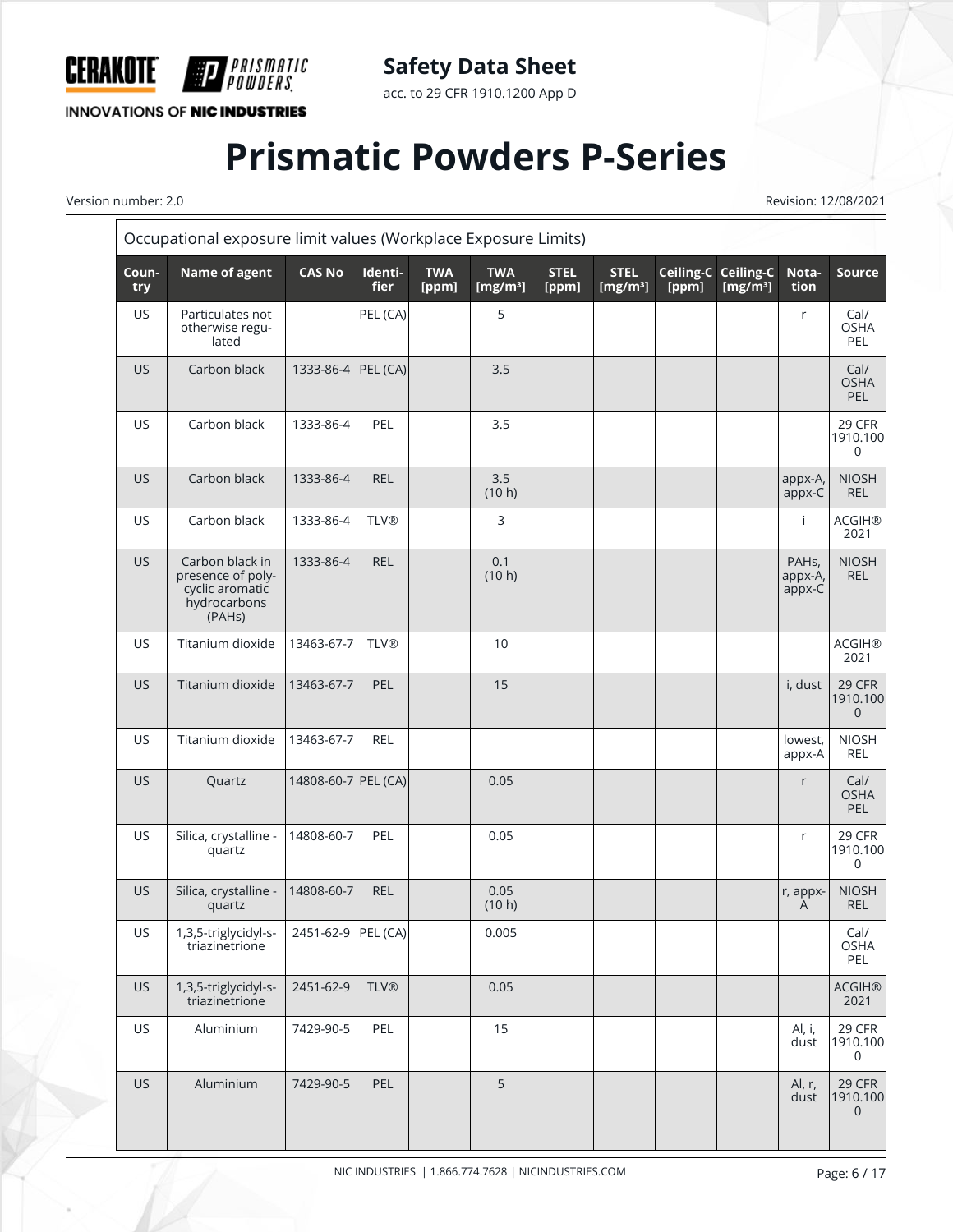

acc. to 29 CFR 1910.1200 App D

**INNOVATIONS OF NIC INDUSTRIES** 

*PRISMATIC<br>Powders* 

# **Prismatic Powders P-Series**

Version number: 2.0 Revision: 12/08/2021

| Occupational exposure limit values (Workplace Exposure Limits) |                                                 |                     |                        |                     |                           |                      |                            |       |                                                    |                |                                   |
|----------------------------------------------------------------|-------------------------------------------------|---------------------|------------------------|---------------------|---------------------------|----------------------|----------------------------|-------|----------------------------------------------------|----------------|-----------------------------------|
| Coun-<br>try                                                   | Name of agent                                   | <b>CAS No</b>       | Identi-<br><b>fier</b> | <b>TWA</b><br>[ppm] | <b>TWA</b><br>[ $mg/m3$ ] | <b>STEL</b><br>[ppm] | <b>STEL</b><br>[ $mg/m3$ ] | [ppm] | Ceiling-C Ceiling-C<br>$\frac{[mg/m^3]}{[mg/m^3]}$ | Nota-<br>tion  | <b>Source</b>                     |
| <b>US</b>                                                      | Aluminium                                       | 7429-90-5           | PEL (CA)               |                     | 10                        |                      |                            |       |                                                    | dust           | Cal/<br><b>OSHA</b><br><b>PEL</b> |
| US.                                                            | Aluminium                                       | 7429-90-5           | <b>REL</b>             |                     | 10<br>(10 h)              |                      |                            |       |                                                    |                | <b>NIOSH</b><br><b>REL</b>        |
| US.                                                            | Aluminium                                       | 7429-90-5 PEL (CA)  |                        |                     | 5                         |                      |                            |       |                                                    | pyro_p         | Cal/<br><b>OSHA</b><br><b>PEL</b> |
| US                                                             | Aluminium                                       | 7429-90-5  PEL (CA) |                        |                     | 5                         |                      |                            |       |                                                    | r              | Cal/<br><b>OSHA</b><br>PEL        |
| US.                                                            | Aluminium                                       | 7429-90-5           | <b>REL</b>             |                     | 5<br>(10 h)               |                      |                            |       |                                                    | r              | <b>NIOSH</b><br><b>REL</b>        |
| US.                                                            | Aluminium                                       | 7429-90-5           | <b>TLV®</b>            |                     | 1                         |                      |                            |       |                                                    | r              | <b>ACGIH®</b><br>2021             |
| US.                                                            | Aluminum - pyro<br>powders and<br>welding fumes | 7429-90-5           | <b>REL</b>             |                     | 5<br>(10 h)               |                      |                            |       |                                                    | $\overline{A}$ | <b>NIOSH</b><br><b>REL</b>        |

Notation

Al calculated as Al (aluminum)<br>appx-A NIOSH Potential Occupation A<br>
appx-A NIOSH Potential Occupational Carcinogen (Appendix A)<br>
appx-C Appendix C - Supplementary Exposure Limits

appx-C Appendix C - Supplementary Exposure Limits

appx-D see Appendix D - Substances with No Established RELs

Ceiling-C ceiling value is a limit value above which exposure should not occur

dust as dust

i inhalable fraction<br>lowest exposure by all ro lowest exposure by all routes should be carefully controlled to levels as low as possible<br>
PAHs as polycyclic aromatic hydrocarbons (PAHs)

- PAHs as polycyclic aromatic hydrocarbons (PAHs)<br>partml particles/ml
	- particles/ml

pyro\_p as pyrophoric powder

r<br>
FIL respirable fraction<br>
STEL short-term exposui

short-term exposure limit: a limit value above which exposure should not occur and which is related to a 15-minute period (unless otherwise specified)

TWA time-weighted average (long-term exposure limit): measured or calculated in relation to a reference period of 8 hours timeweighted average (unless otherwise specified

#### **8.2 Exposure controls**

Appropriate engineering controls

General ventilation.

Individual protection measures (personal protective equipment)

Eye/face protection

Wear eye/face protection.

Skin protection

- Hand protection

Wear protective gloves.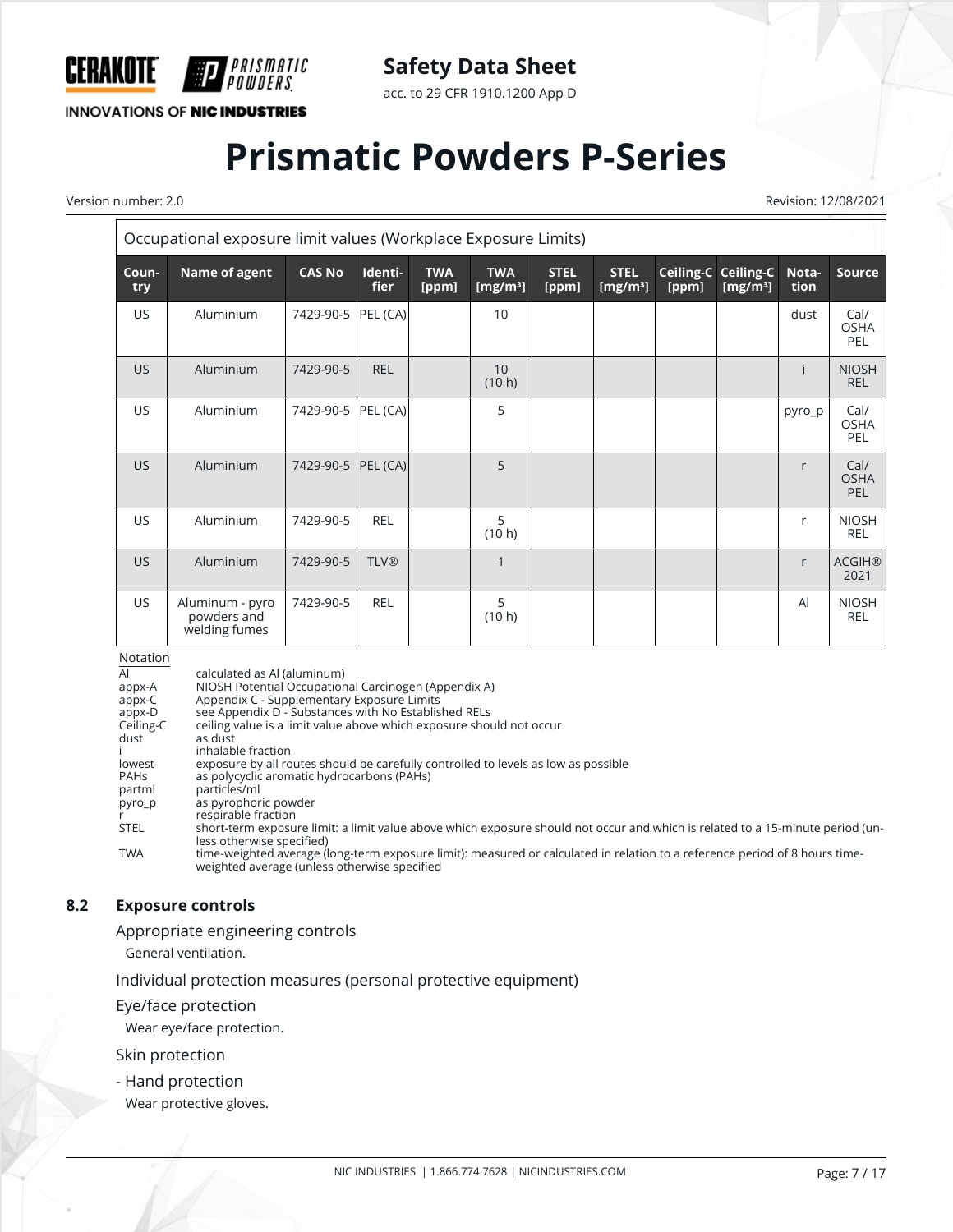

**INNOVATIONS OF NIC INDUSTRIES** 

PRISMATIC

acc. to 29 CFR 1910.1200 App D

# **Prismatic Powders P-Series**

#### Version number: 2.0 Revision: 12/08/2021

#### - Other protection measures

Take recovery periods for skin regeneration. Preventive skin protection (barrier creams/ointments) is recommended. Wash hands thoroughly after handling.

#### Respiratory protection

Particulate filter device (EN 143).

#### Environmental exposure controls

Use appropriate container to avoid environmental contamination. Keep away from drains, surface and ground water.

## **SECTION 9: Physical and chemical properties**

## **9.1 Information on basic physical and chemical properties**

#### **Appearance**

| Physical state | Solid (powder) |
|----------------|----------------|
| Color          | Not determined |
| Odor           | Characteristic |

#### **Other safety parameters**

| pH (value)                              | Not applicable                                               |
|-----------------------------------------|--------------------------------------------------------------|
| Melting point/freezing point            | Not determined                                               |
| Initial boiling point and boiling range | >240 °C at 103,500 Pa                                        |
| Flash point                             | Not applicable                                               |
| Evaporation rate                        | Not determined                                               |
| Flammability (solid, gas)               | This material is combustible, but will not ignite<br>readily |
| Explosion limits of dust clouds         | Not determined                                               |
| Vapor pressure                          | 0.006 hPa at 20 $^{\circ}$ C                                 |
| Density                                 | Not determined                                               |
| Vapor density                           | Not available                                                |
| Relative density                        | Not available                                                |
| Solubility(ies)                         | Not determined                                               |
| Partition coefficient                   |                                                              |
| - n-octanol/water (log KOW)             | Not available                                                |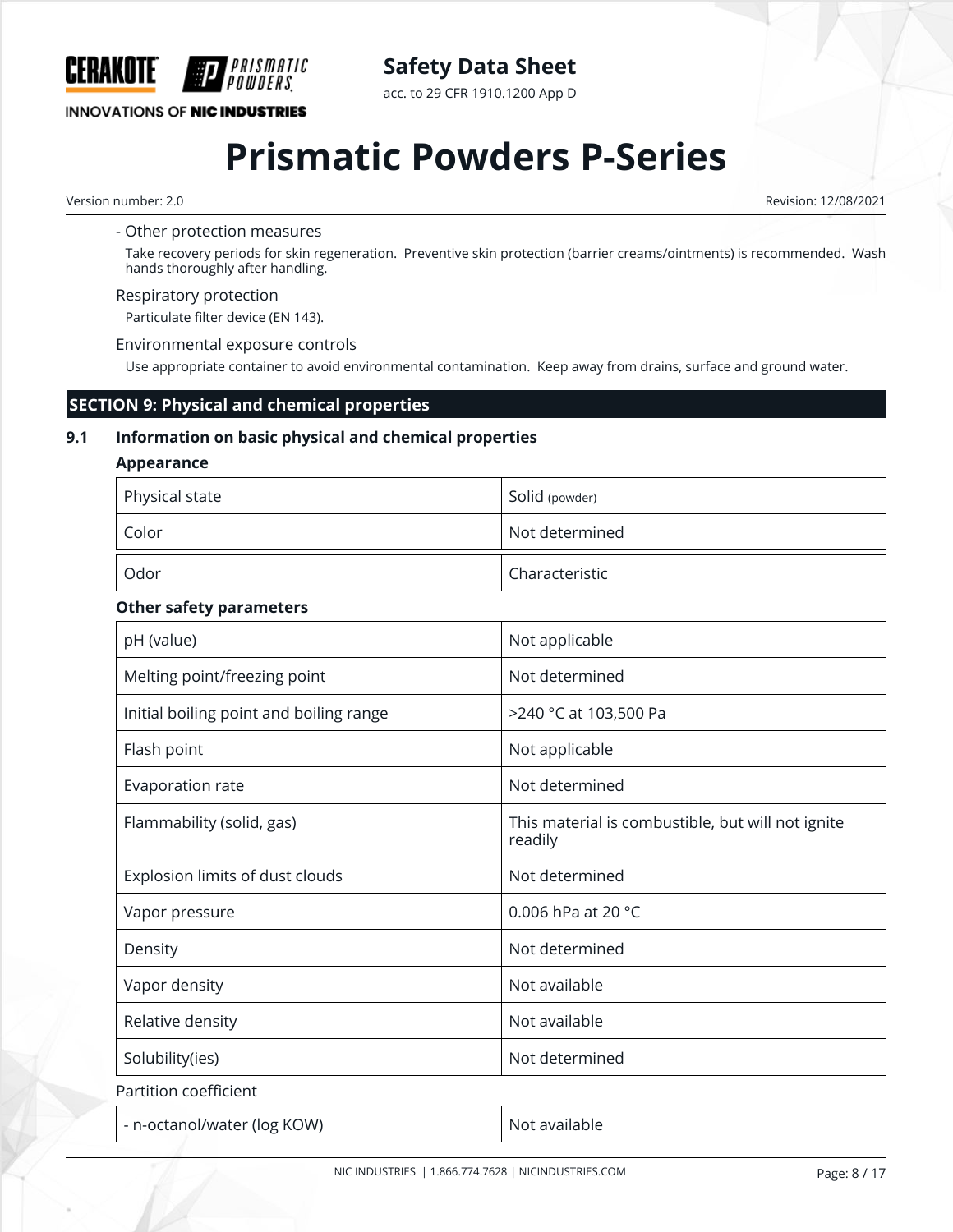

acc. to 29 CFR 1910.1200 App D

**INNOVATIONS OF NIC INDUSTRIES** 

## **Prismatic Powders P-Series**

Version number: 2.0 Revision: 12/08/2021

| 9.2 | <b>Other information</b>  | There is no additional information |
|-----|---------------------------|------------------------------------|
|     | Oxidizing properties      | None                               |
|     | Explosive properties      | None                               |
|     | Viscosity                 | Not relevant (solid matter)        |
|     | Auto-ignition temperature | 183 °C                             |
|     |                           |                                    |

## **SECTION 10: Stability and reactivity**

#### **10.1 Reactivity**

Concerning incompatibility: see below "Conditions to avoid" and "Incompatible materials".

#### **10.2 Chemical stability**

See below "Conditions to avoid".

#### **10.3 Possibility of hazardous reactions**

No known hazardous reactions.

#### **10.4 Conditions to avoid**

There are no specific conditions known which have to be avoided.

Hints to prevent fire or explosion

The product in the delivered form is not dust explosion capable; the enrichment of fine dust however leads to the danger of dust explosion.

#### **10.5 Incompatible materials**

Oxidizers

#### **10.6 Hazardous decomposition products**

Reasonably anticipated hazardous decomposition products produced as a result of use, storage, spill and heating are not known. Hazardous combustion products: see section 5.

## **SECTION 11: Toxicological information**

#### **11.1 Information on toxicological effects**

Test data are not available for the complete mixture.

#### Classification procedure

The method for classification of the mixture is based on ingredients of the mixture (additivity formula).

#### **Classification acc. to OSHA "Hazard Communication Standard" (29 CFR 1910.1200)**

Acute toxicity

Harmful if inhaled.

GHS of the United Nations, annex 4: May be harmful if swallowed.

- Acute toxicity estimate (ATE) Inhalation: dust/mist 4.095  $mg/1/4h$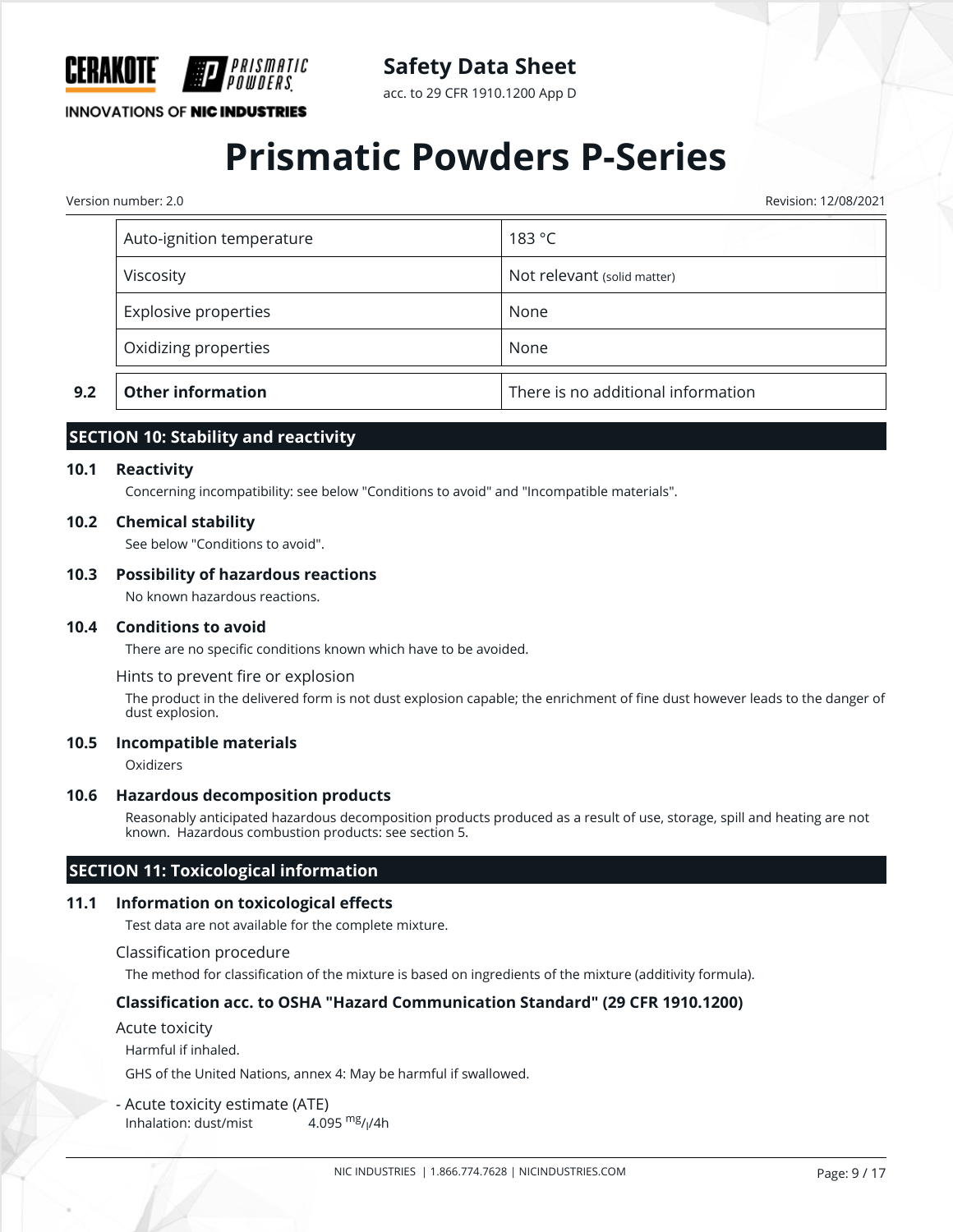

**INNOVATIONS OF NIC INDUSTRIES** 

acc. to 29 CFR 1910.1200 App D

# **Prismatic Powders P-Series**

Version number: 2.0 Revision: 12/08/2021  $\overline{\mathsf{r}}$ 

| Acute toxicity estimate (ATE) of components of the mixture           |               |                       |                                           |
|----------------------------------------------------------------------|---------------|-----------------------|-------------------------------------------|
| Name of substance                                                    | <b>CAS No</b> | <b>Exposure route</b> | <b>ATE</b>                                |
| 1,3,5-tris(oxiranylmethyl)-1,3,5-triazine-<br>2,4,6(1H,3H,5H)-trione | 2451-62-9     | Oral                  | $>400$ mg/ <sub>kg</sub>                  |
| 1,3,5-tris(oxiranylmethyl)-1,3,5-triazine-<br>2,4,6(1H,3H,5H)-trione | 2451-62-9     | Inhalation: dust/mist | 1.14 $mg/1/4h$                            |
| Aluminum                                                             | 7429-90-5     | Inhalation: dust/mist | $>0.888$ <sup>mg</sup> / <sub>l</sub> /4h |
| 2,4,7,9-tetramethyldec-5-yne-4,7-diol                                | 126-86-3      | Oral                  | $>500$ mg/ <sub>kg</sub>                  |

#### Skin corrosion/irritation

Shall not be classified as corrosive/irritant to skin.

#### Serious eye damage/eye irritation

Causes serious eye damage.

#### Respiratory or skin sensitization

May cause an allergic skin reaction.

#### Germ cell mutagenicity

May cause genetic defects.

#### Carcinogenicity

May cause cancer.

## IARC Monographs on the Evaluation of Carcinogenic Risks to Humans

| Name of substance | <b>CAS No</b> | <b>Classification</b> | <b>Number</b> |
|-------------------|---------------|-----------------------|---------------|
| Carbon black      | 1333-86-4     | 2B                    |               |
| Titanium dioxide  | 13463-67-7    | 2B                    |               |
| Quartz (SiO2)     | 14808-60-7    |                       |               |

Legend

1 **Carcinogenic to humans**<br>2B **Possibly carcinogenic to** 

Possibly carcinogenic to humans

## National Toxicology Program (United States): Report on Carcinogens

| Name of substance | <b>CAS No</b> | <b>Classification</b>            | <b>Number</b>             |
|-------------------|---------------|----------------------------------|---------------------------|
| Carbon black      | 1333-86-4     | Known to be human<br>carcinogens | 1st Report on Carcinogens |

#### Reproductive toxicity

Shall not be classified as a reproductive toxicant.

### Specific target organ toxicity - single exposure

Shall not be classified as a specific target organ toxicant (single exposure).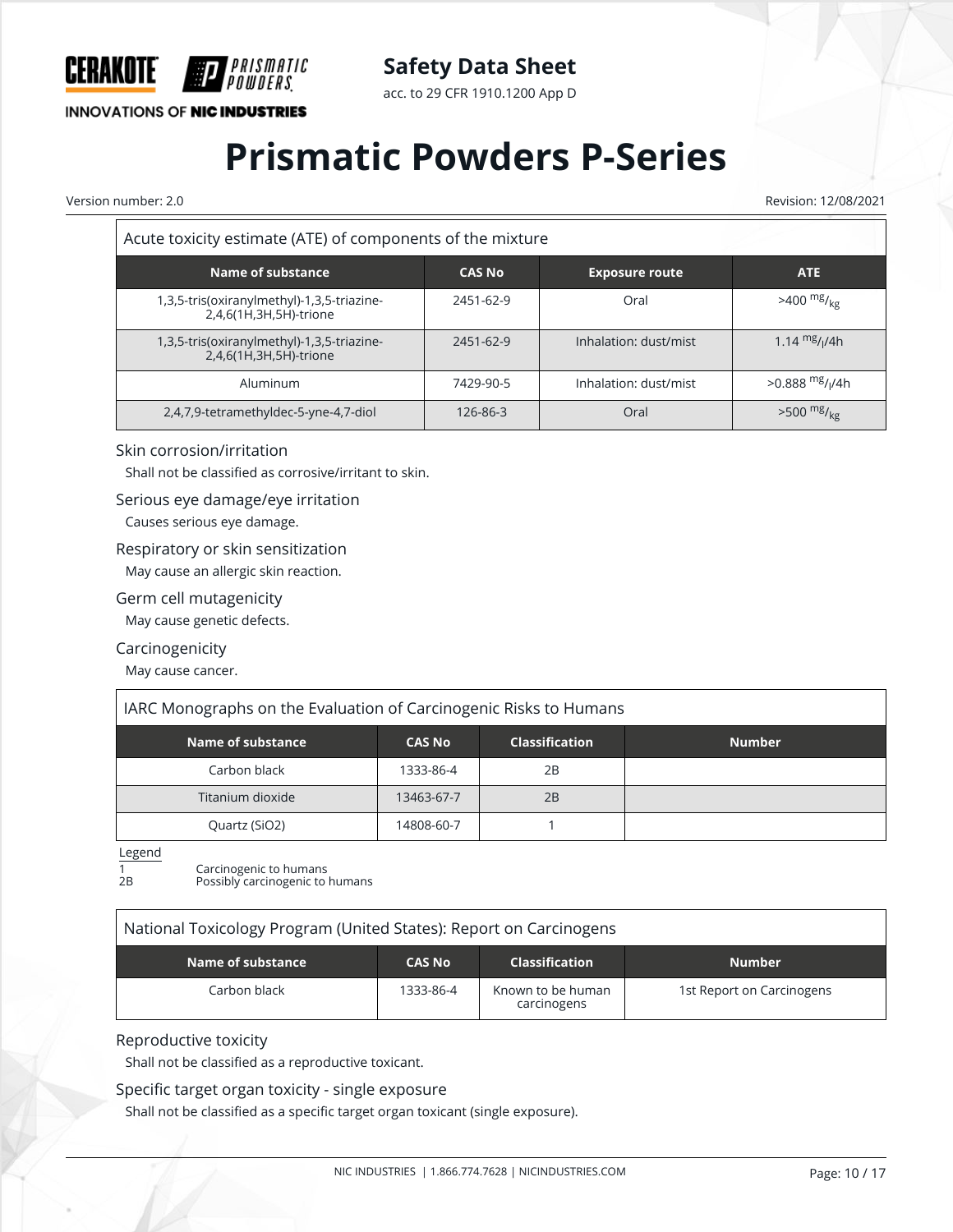

acc. to 29 CFR 1910.1200 App D

## **INNOVATIONS OF NIC INDUSTRIES**

## **Prismatic Powders P-Series**

Version number: 2.0 Revision: 12/08/2021

Specific target organ toxicity - repeated exposure

May cause damage to organs through prolonged or repeated exposure.

### Aspiration hazard

Shall not be classified as presenting an aspiration hazard.

## **SECTION 12: Ecological information**

### **12.1 Toxicity**

Shall not be classified as hazardous to the aquatic environment.

**12.2 Persistence and degradability**

Data are not available.

**12.3 Bioaccumulative potential**

Data are not available.

**12.4 Mobility in soil**

Data are not available.

#### **12.5 Results of PBT and vPvB assessment** Data are not available.

- **12.6 Endocrine disrupting properties** None of the ingredients are listed.
- **12.7 Other adverse effects**

Data are not available.

## **SECTION 13: Disposal considerations**

#### **13.1 Waste treatment methods**

Sewage disposal-relevant information

Do not empty into drains. Avoid release to the environment. Refer to special instructions/safety data sheets.

#### Waste treatment of containers/packages

Completely emptied packages can be recycled. Handle contaminated packages in the same way as the substance itself.

#### **Remarks**

Please consider the relevant national or regional provisions. Waste shall be separated into the categories that can be handled separately by the local or national waste management facilities.

## **SECTION 14: Transport information 14.1 UN number** Not assigned **14.2 UN proper shipping name** Not assigned **14.3 Transport hazard class(es)** Not assigned **14.4 Packing group 14.4 Packing group**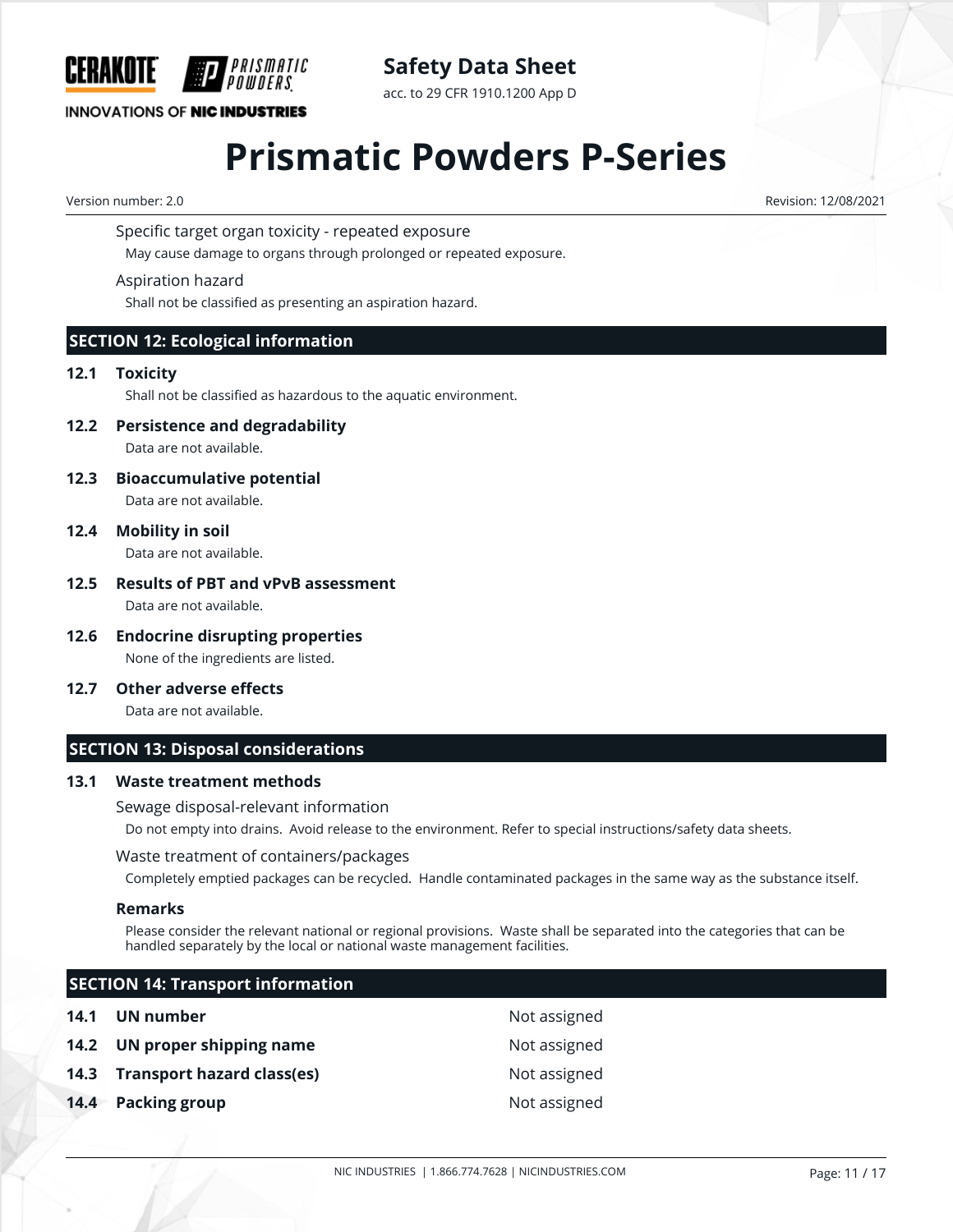

**Safety Data Sheet** acc. to 29 CFR 1910.1200 App D

## **INNOVATIONS OF NIC INDUSTRIES**

# **Prismatic Powders P-Series**

Version number: 2.0 Revision: 12/08/2021

**14.5 Environmental hazards Non-environmentally hazardous acc. to the danger**ous goods regulations

## **14.6 Special precautions for user**

There is no additional information.

**14.7 Transport in bulk according to Annex II of MARPOL and the IBC Code** The cargo is not intended to be carried in bulk.

### **Information for each of the UN Model Regulations**

**Transport of dangerous goods by road or rail (49 CFR US DOT) - Additional information** Not subject to transport regulations.

## **International Maritime Dangerous Goods Code (IMDG) - Additional information** Not assigned.

**International Civil Aviation Organization (ICAO-IATA/DGR) - Additional information** Not assigned.

## **SECTION 15: Regulatory information**

## **15.1 Safety, health and environmental regulations specific for the product in question**

**National regulations (United States)**

## **Toxic Substance Control Act (TSCA)** All ingredients are listed.

**Superfund Amendment and Reauthorization Act (SARA TITLE III )**

- The List of Extremely Hazardous Substances and Their Threshold Planning Quantities (EPCRA Section 302, 304)

None of the ingredients are listed.

- Specific Toxic Chemical Listings (EPCRA Section 313)

| Toxics Release Inventory: Specific Toxic Chemical Listings |               |                |                       |
|------------------------------------------------------------|---------------|----------------|-----------------------|
| Name of substance                                          | <b>CAS No</b> | <b>Remarks</b> | <b>Effective date</b> |
| Aluminum                                                   | 7429-90-5     | Fume or dust   | 12/31/1986            |

## **Comprehensive Environmental Response, Compensation, and Liability Act (CERCLA)**

- List of Hazardous Substances and Reportable Quantities (CERCLA section 102a) (40 CFR 302.4) None of the ingredients are listed.

#### **Clean Air Act**

None of the ingredients are listed.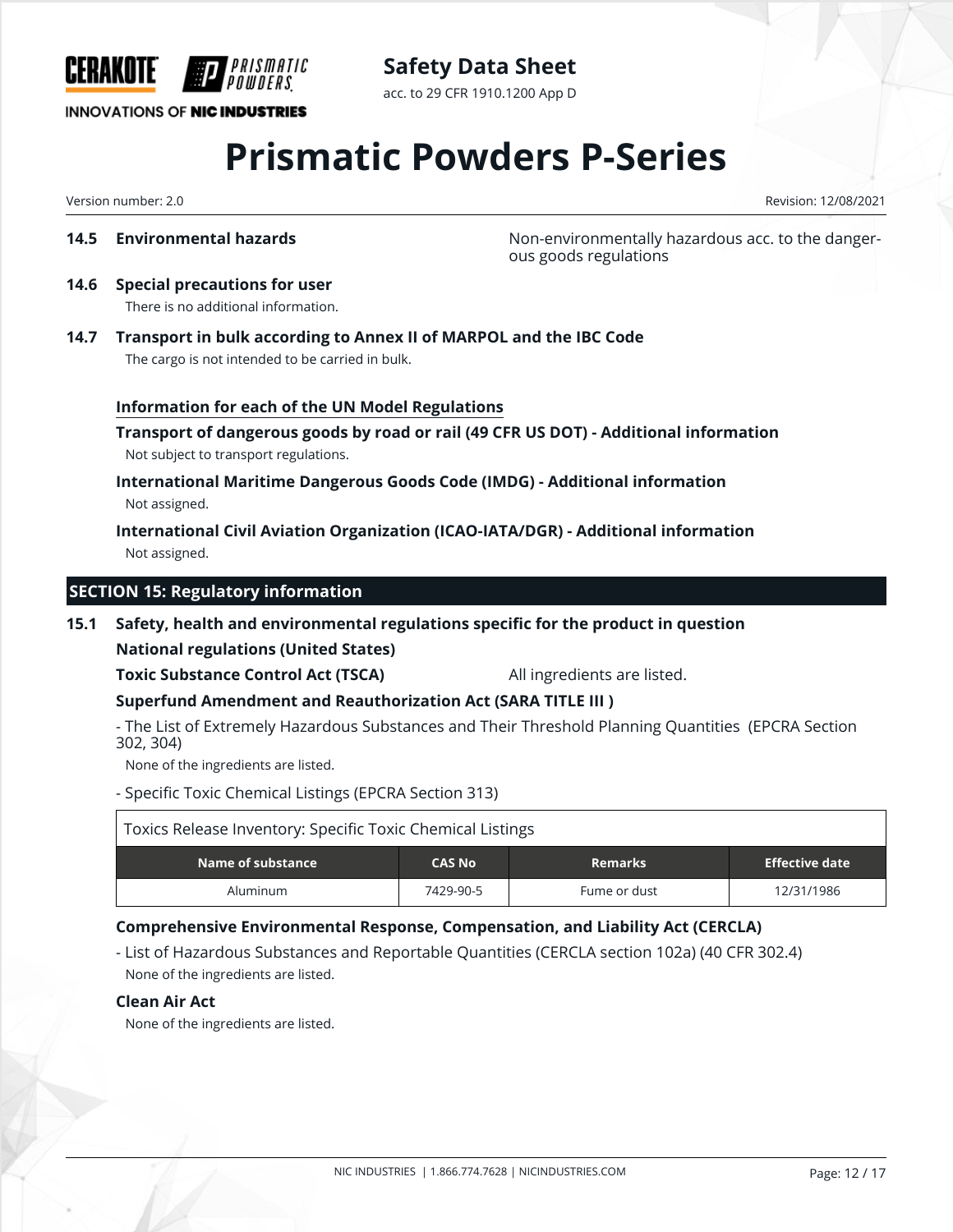

acc. to 29 CFR 1910.1200 App D

**INNOVATIONS OF NIC INDUSTRIES** 

## **Prismatic Powders P-Series**

Version number: 2.0 Revision: 12/08/2021

### **Right to Know Hazardous Substance List**

#### - Toxic or Hazardous Substance List (MA-TURA)

| Name of substance | <b>CAS No</b> |      | <b>LHS</b> | <b>Threshold</b> | DEP CODE PBT / HHS / PBT / HHS De Minimis Concen-<br>tration Threshold |
|-------------------|---------------|------|------------|------------------|------------------------------------------------------------------------|
| Aluminum          | 7429-90-5     |      |            |                  | 1.0%                                                                   |
| Quartz (SiO2)     |               | 1095 |            |                  | 1.0%                                                                   |

#### - Hazardous Substances List (MN-ERTK)

| <b>Name of substance</b> | <b>CAS No</b> | <b>References</b> | <b>Remarks</b> |
|--------------------------|---------------|-------------------|----------------|
| Carbon black             | 1333-86-4     | A, N, O, R, *     |                |
| Aluminum                 | 7429-90-5     | A                 |                |
| Aluminum                 | 7429-90-5     | Α                 | Fume           |
| Aluminum                 | 7429-90-5     | A                 | Dust           |
| Titanium dioxide         | 13463-67-7    | A                 |                |
| Quartz (SiO2)            |               | $A, *$            |                |

Legend

- Substances which are regulated by OSHA as carcinogens; have been categorized by the ACGIH as either "human carcinogens" or "suspect of carcinogenic potential for man"; have been evaluated by the International Agency for Research on Cancer (IARC) and found to be carcinogens or potential carcinogens; or have been listed as a carcinogen or potential carcinogen in the Annual Report on Carcinogens published by the National Toxicology Program (NTP).
- A American Conference of Governmental Industrial Hygienists (ACGIH), "Threshold Limit Values for Chemical Substances and Physical Agents and Biological Exposure Indices for 1992-93", available from ACGIH
- dust If the substance poses an airborne particulate exposure hazard, the substance is followed by the word "dust."<br>fume Small solid particles formed by the condensation of vapors of solid materials
- fume Small solid particles formed by the condensation of vapors of solid materials.

N National Institute for Occupational Safety and Health (NIOSH), "Recommendations for Occupational Safety and Health Standards," August 1988, available from NIOSH, Publications Dissemination Office, Division of Standards Development and Technology Transfer

O Occupational Safety and Health Administration (OSHA), Safety and Health Standards, Code of Federal Regulations, title 29, part 1910, subpart Z, "Toxic and Hazardous Substances, 1990." General information: Minnesota Department of Labor and Industry, Occupational Safety and Health Division

R International Agency for Research on Cancer (IARC) Monographs on the Evaluation of the Carcinogenic Risks to Humans; Overall Evaluations of Carcinogenicity: An Updating of IARC Monographs Volumes 1 to 42, Supplement 7 (1987). Available from: WHO Publications Centre USA

## - Hazardous Substance List (NJ-RTK)

| Name of substance                                                    | <b>CAS No</b> | <b>Remarks</b> | <b>Classifications</b>           |
|----------------------------------------------------------------------|---------------|----------------|----------------------------------|
| Carbon black                                                         | 1333-86-4     |                | CA                               |
| Aluminum                                                             | 7429-90-5     |                | F <sub>3</sub><br>R <sub>1</sub> |
| Titanium dioxide                                                     | 13463-67-7    |                |                                  |
| 1,3,5-tris(oxiranylmethyl)-1,3,5-triazine-<br>2,4,6(1H,3H,5H)-trione | 2451-62-9     |                |                                  |
| Quartz (SiO2)                                                        | 14808-60-7    |                | СA                               |

Legend

- CA Carcinogenic
- F3 Flammable Third Degree<br>R1 Reactive First Degree
- Reactive First Degree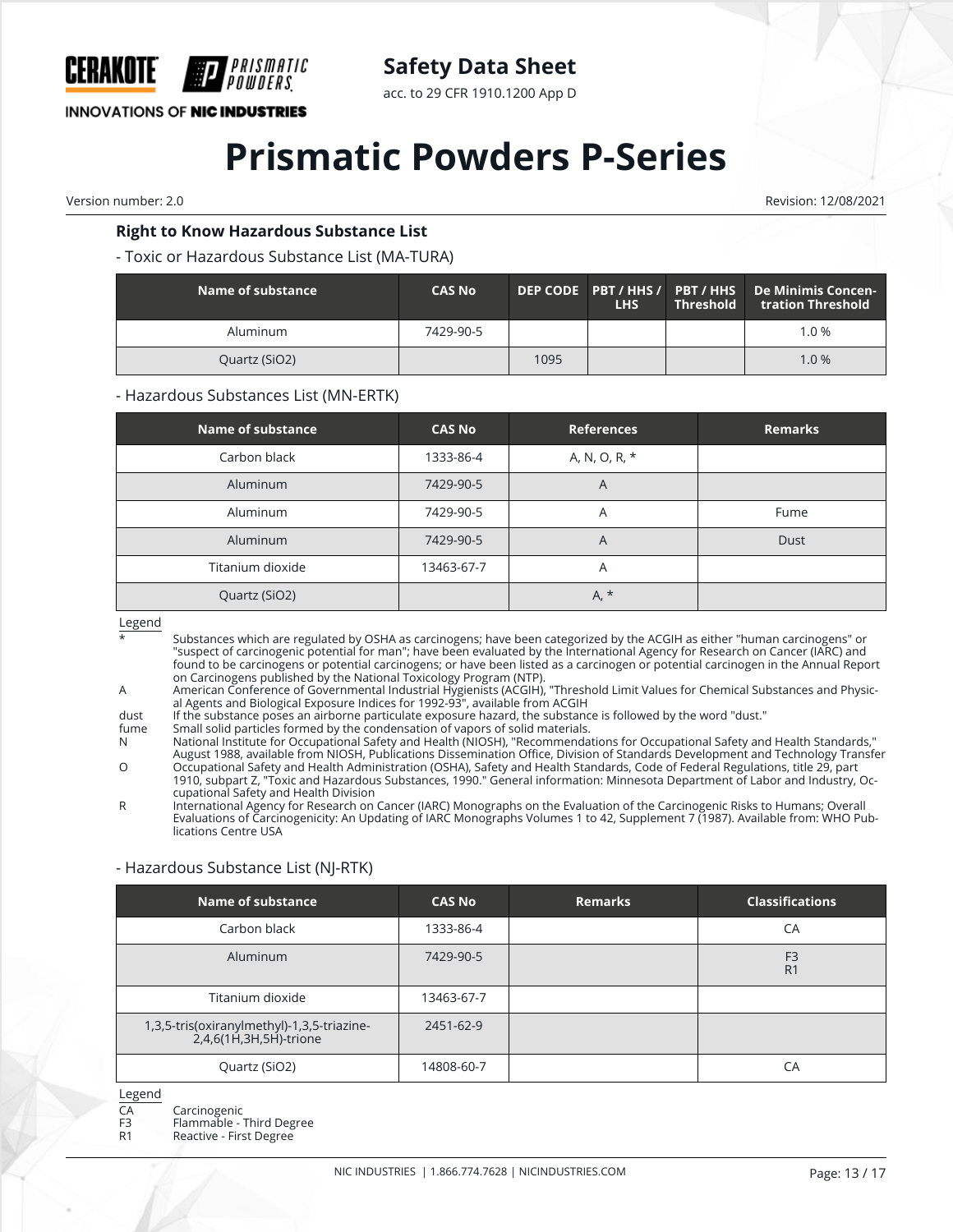

acc. to 29 CFR 1910.1200 App D

**INNOVATIONS OF NIC INDUSTRIES** 

## **Prismatic Powders P-Series**

Version number: 2.0 Revision: 12/08/2021

## - Hazardous Substance List (Chapter 323) (PA-RTK)

| Name of substance | <b>CAS No</b> | <b>Classification</b> |
|-------------------|---------------|-----------------------|
| Carbon black      | 1333-86-4     |                       |
| Aluminum          | 7429-90-5     |                       |
| Titanium dioxide  | 13463-67-7    |                       |

 $\frac{\text{Legend}}{\text{F}}$ 

E Environmental hazard

### - Hazardous Substance List (RI-RTK)

| Name of substance | <b>CAS No</b> | <b>References</b> |
|-------------------|---------------|-------------------|
| Carbon black      | 1333-86-4     |                   |
| Aluminum          | 7429-90-5     | T, F              |
| Titanium dioxide  | 13463-67-7    |                   |
| Quartz (SiO2)     | 14808-60-7    |                   |

Legend

 $\Gamma$ 

F Flammability (NFPA®)

Toxicity (ACGIH<sup>®</sup>)

#### **California Environmental Protection Agency (Cal/EPA): Proposition 65 - Safe Drinking Water and Toxic Enforcement Act of 1987**

| Proposition 65 List of chemicals |               |                                                   |                             |
|----------------------------------|---------------|---------------------------------------------------|-----------------------------|
| Name acc. to inventory           | <b>CAS No</b> | <b>Remarks</b>                                    | <b>Type of the toxicity</b> |
| Carbon black                     | 1333-86-4     | Airborne, unbound particles<br>of respirable size | Cancer                      |
| Titanium dioxide                 | 13463-67-7    | Airborne, unbound particles<br>of respirable size | Cancer                      |

## **Industry or sector specific available guidance(s)**

#### **NFPA® 704**

National Fire Protection Association: Standard System for the Identification of the Hazards of Materials for Emergency Response (United States).

| Category       | Degree of haz-<br>ard | <b>Description</b>                                                                                                        |
|----------------|-----------------------|---------------------------------------------------------------------------------------------------------------------------|
| Flammability   |                       | Material that must be moderately heated or exposed to relatively high ambient temper-<br>atures before ignition can occur |
| <b>Health</b>  |                       | Material that, under emergency conditions, can cause serious or permanent injury                                          |
| Instability    |                       | Material that is normally stable, even under fire conditions                                                              |
| Special hazard |                       |                                                                                                                           |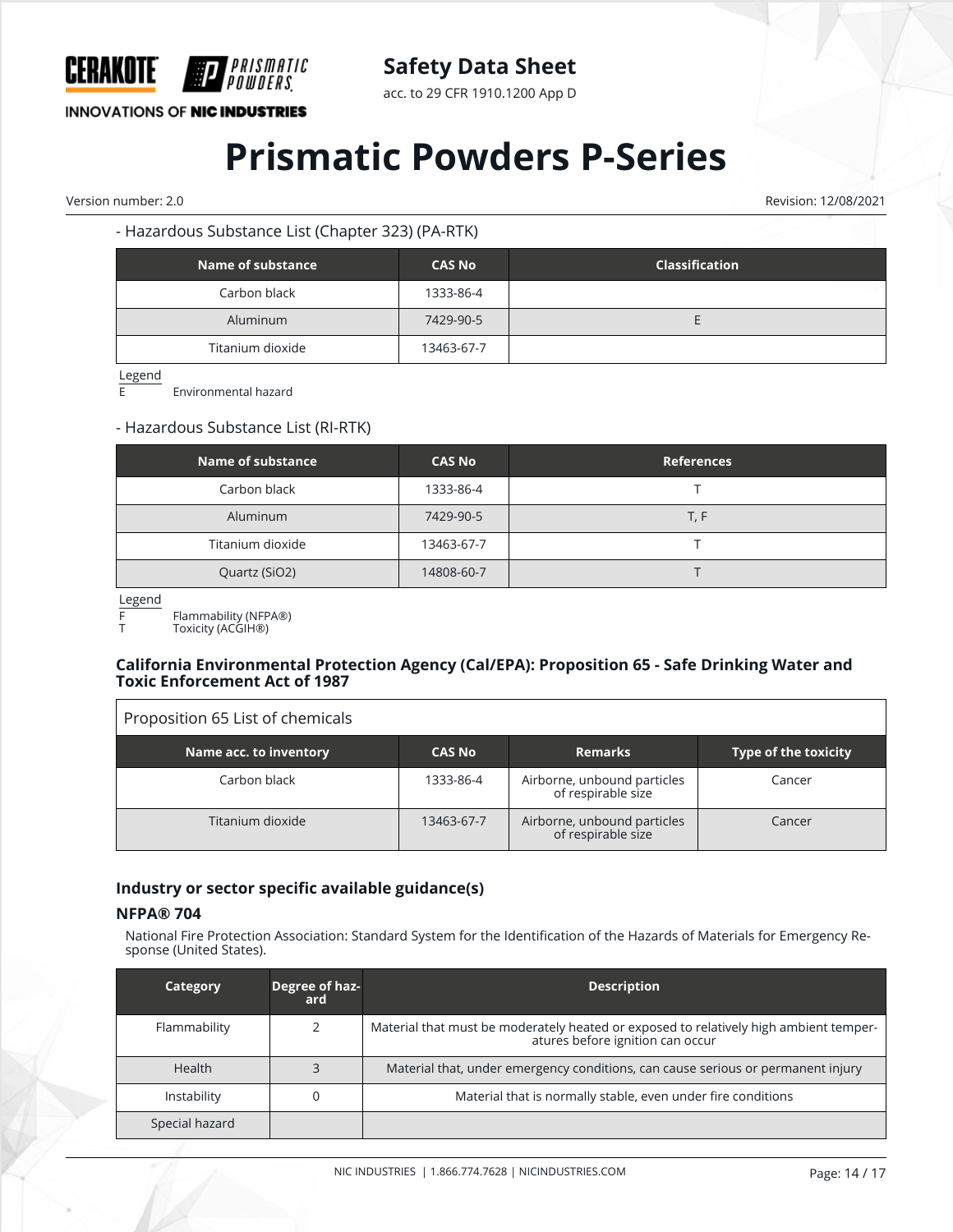

acc. to 29 CFR 1910.1200 App D

**INNOVATIONS OF NIC INDUSTRIES** 

PRISMATIC

# **Prismatic Powders P-Series**

Version number: 2.0 Revision: 12/08/2021

#### **National inventories**

| <b>Country</b> | Inventory        | <b>Status</b>                   |
|----------------|------------------|---------------------------------|
| AU             | <b>AICS</b>      | All ingredients are listed.     |
| CA             | <b>DSL</b>       | All ingredients are listed.     |
| <b>CN</b>      | <b>IECSC</b>     | All ingredients are listed.     |
| EU             | <b>ECSI</b>      | All ingredients are listed.     |
| EU             | REACH Reg.       | All ingredients are listed.     |
| P              | <b>CSCL-ENCS</b> | Not all ingredients are listed. |
| JP             | <b>ISHA-ENCS</b> | Not all ingredients are listed. |
| <b>KR</b>      | <b>KECI</b>      | All ingredients are listed.     |
| MX             | <b>INSQ</b>      | All ingredients are listed.     |
| NZ             | <b>NZIOC</b>     | All ingredients are listed.     |
| PH             | <b>PICCS</b>     | All ingredients are listed.     |
| <b>TR</b>      | <b>CICR</b>      | All ingredients are listed.     |
| <b>TW</b>      | <b>TCSI</b>      | All ingredients are listed.     |
| US             | <b>TSCA</b>      | All ingredients are listed.     |

#### Legend

| <b>AICS</b>      | Australian Inventory of Chemical Substances                             |
|------------------|-------------------------------------------------------------------------|
| <b>CICR</b>      | Chemical Inventory and Control Regulation                               |
| CSCL-ENCS        | List of Existing and New Chemical Substances (CSCL-ENCS)                |
| DSL.             | Domestic Substances List (DSL)                                          |
| ECSI             | EC Substance Inventory (EINECS, ELINCS, NLP)                            |
| <b>IECSC</b>     | Inventory of Existing Chemical Substances Produced or Imported in China |
| <b>INSO</b>      | National Inventory of Chemical Substances                               |
| <b>ISHA-ENCS</b> | Inventory of Existing and New Chemical Substances (ISHA-ENCS)           |
| KECI             | Korea Existing Chemicals Inventory                                      |
| NZIoC            | New Zealand Inventory of Chemicals                                      |
| <b>PICCS</b>     | Philippine Inventory of Chemicals and Chemical Substances (PICCS)       |
| REACH Reg.       | REACH registered substances                                             |
| <b>TCSI</b>      | Taiwan Chemical Substance Inventory                                     |
| <b>TSCA</b>      | Toxic Substance Control Act                                             |

#### **15.2 Chemical Safety Assessment**

Chemical safety assessments for substances in this mixture were not carried out.

## **SECTION 16: Other information, including date of preparation or last revision**

#### **Abbreviations and acronyms**

| Abbr.            | Descriptions of used abbreviations                                                                                                                   |
|------------------|------------------------------------------------------------------------------------------------------------------------------------------------------|
| 29 CFR 1910.1000 | 29 CFR 1910.1000, Tables Z-1, Z-2, Z-3 - Occupational Safety and Health Standards: Toxic and Hazardous Sub-<br>stances (permissible exposure limits) |
| 49 CFR US DOT    | 49 CFR U.S. Department of Transportation                                                                                                             |
| ACGIH®           | American Conference of Governmental Industrial Hygienists                                                                                            |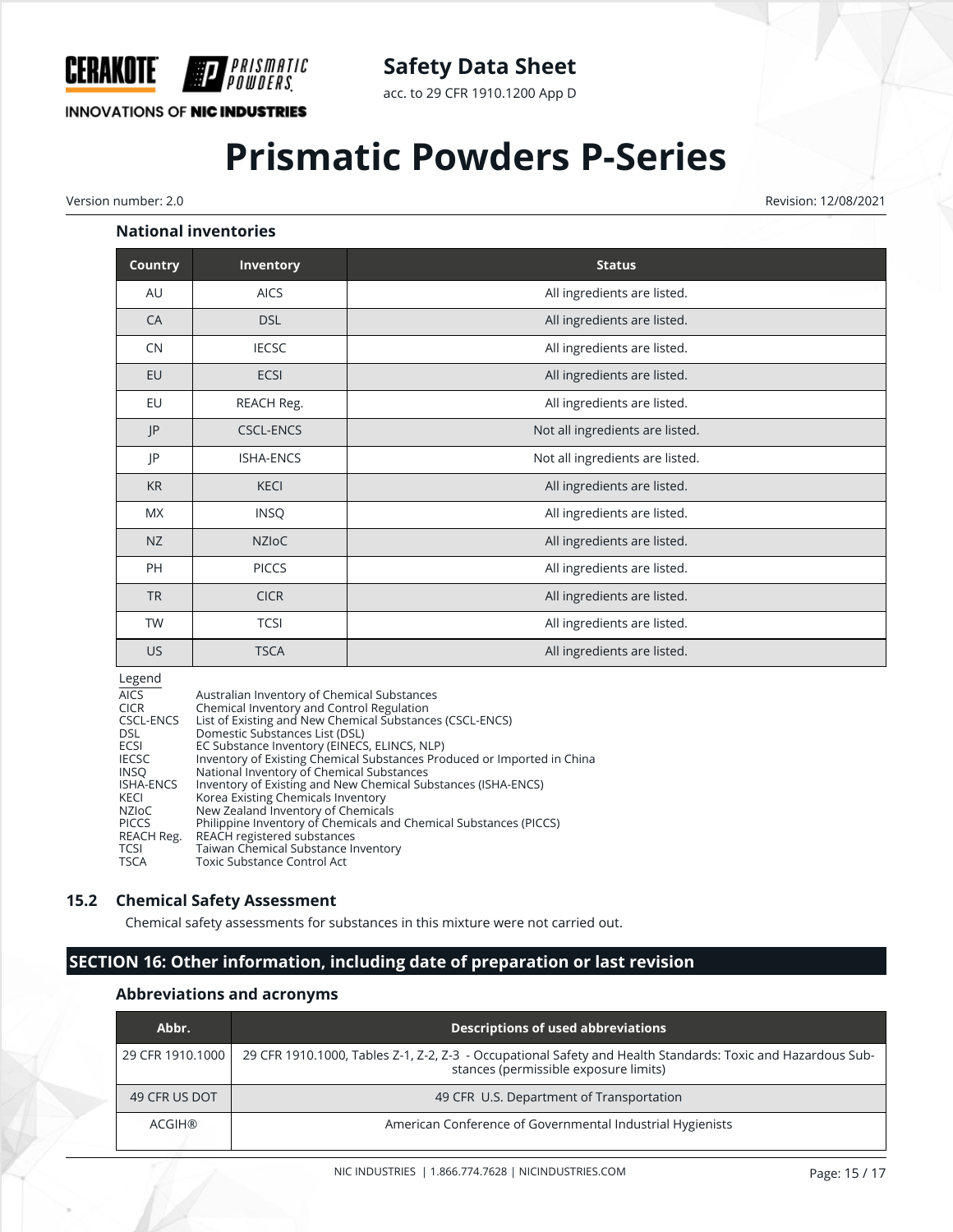

**INNOVATIONS OF NIC INDUSTRIES** 

H)

*PRISMATIC<br>Powders* 

acc. to 29 CFR 1910.1200 App D

# **Prismatic Powders P-Series**

Version number: 2.0 Revision: 12/08/2021

| Abbr.            | <b>Descriptions of used abbreviations</b>                                                                                                                                                                                                             |
|------------------|-------------------------------------------------------------------------------------------------------------------------------------------------------------------------------------------------------------------------------------------------------|
| ACGIH® 2021      | From ACGIH®, 2021 TLVs® and BEIs® Book. Copyright 2021. Reprinted with permission. Information on the<br>proper use of the TLVs® and BEIs®: http://www.acgih.org/tlv-bei-guidelines/policies-procedures-presenta-<br>tions/tlv-bei-position-statement |
| <b>ATE</b>       | <b>Acute Toxicity Estimate</b>                                                                                                                                                                                                                        |
| Cal/OSHA PEL     | California Division of Occupational Safety and Health (Cal/OSHA): Permissible Exposure Limits (PELs)                                                                                                                                                  |
| CAS              | Chemical Abstracts Service (service that maintains the most comprehensive list of chemical substances)                                                                                                                                                |
| Ceiling-C        | Ceiling value                                                                                                                                                                                                                                         |
| DEP CODE         | Department of Environmental Protection Code                                                                                                                                                                                                           |
| <b>DGR</b>       | Dangerous Goods Regulations (see IATA/DGR)                                                                                                                                                                                                            |
| <b>EINECS</b>    | European Inventory of Existing Commercial Chemical Substances                                                                                                                                                                                         |
| <b>ELINCS</b>    | European List of Notified Chemical Substances                                                                                                                                                                                                         |
| <b>GHS</b>       | "Globally Harmonized System of Classification and Labelling of Chemicals" developed by the United Nations                                                                                                                                             |
| <b>HHS</b>       | Higher hazard substance                                                                                                                                                                                                                               |
| <b>IARC</b>      | International Agency for Research on Cancer                                                                                                                                                                                                           |
| <b>IATA</b>      | International Air Transport Association                                                                                                                                                                                                               |
| <b>IATA/DGR</b>  | Dangerous Goods Regulations (DGR) for the air transport (IATA)                                                                                                                                                                                        |
| <b>ICAO</b>      | International Civil Aviation Organization                                                                                                                                                                                                             |
| <b>IMDG</b>      | International Maritime Dangerous Goods Code                                                                                                                                                                                                           |
| <b>LHS</b>       | Lower hazard substance                                                                                                                                                                                                                                |
| <b>MARPOL</b>    | International Convention for the Prevention of Pollution from Ships (abbr. of "Marine Pollutant")                                                                                                                                                     |
| <b>NFPA®</b>     | National Fire Protection Association (United States)                                                                                                                                                                                                  |
| <b>NIOSH REL</b> | National Institute for Occupational Safety and Health (NIOSH): Recommended Exposure Limits (RELs)                                                                                                                                                     |
| <b>NLP</b>       | No-Longer Polymer                                                                                                                                                                                                                                     |
| <b>OSHA</b>      | Occupational Safety and Health Administration (United States)                                                                                                                                                                                         |
| <b>PBT</b>       | Persistent, Bioaccumulative and Toxic                                                                                                                                                                                                                 |
| PEL              | Permissible exposure limit                                                                                                                                                                                                                            |
| ppm              | Parts per million                                                                                                                                                                                                                                     |
| <b>RTECS</b>     | Registry of Toxic Effects of Chemical Substances (database of NIOSH with toxicological information)                                                                                                                                                   |
| <b>STEL</b>      | Short-term exposure limit                                                                                                                                                                                                                             |
| <b>TLV®</b>      | <b>Threshold Limit Values</b>                                                                                                                                                                                                                         |
| <b>TWA</b>       | Time-weighted average                                                                                                                                                                                                                                 |
| vPvB             | Very Persistent and very Bioaccumulative                                                                                                                                                                                                              |